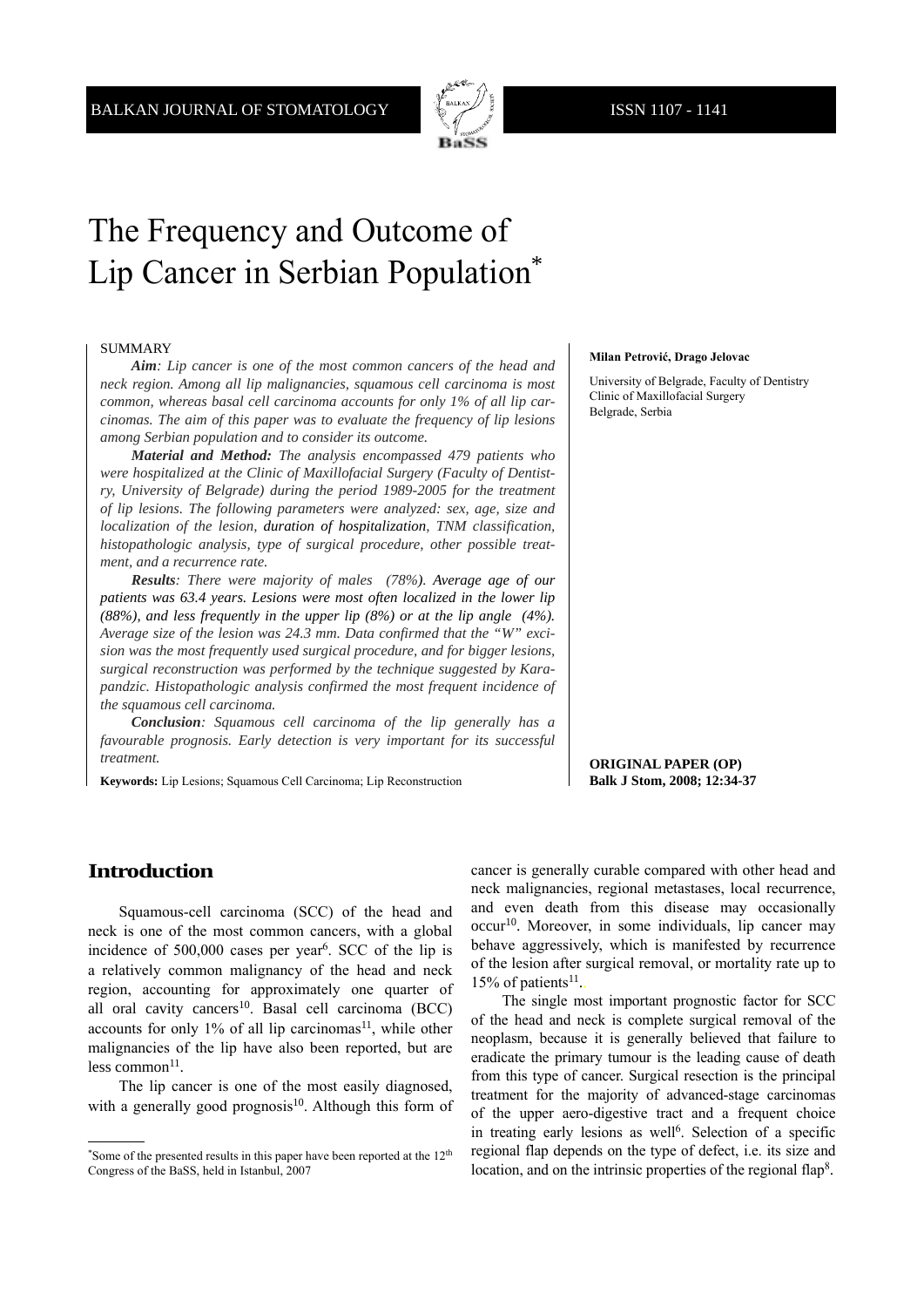Early cancers of the lip and oral cavity (stage I and stage II) are highly curable by surgery alone, or along with radiation therapy, and the choice of treatment is dictated by the anticipated functional and cosmetic results of treatment8. However, the behaviour of lip cancer generally resembles skin cancer more than carcinoma of mucosal origin in the oral cavity proper $11$ . The presence of a positive margin of the resected lesion significantly increases the risk of local recurrence, as well as the depth of the tumour being >5 mm, suggesting that the combined treatment may be beneficial<sup>2</sup>.

The **aim** of this investigation was to evaluate the frequency of lip cancers among Serbian population and to consider its outcome after surgical treatment.

#### **Patients and Methods**

The research is planned as a retrospective study, done at the Clinic of Maxillofacial Surgery at the Faculty of Dentistry, University of Belgrade, during the period 1989- 2005. During this period 463 patient were admitted with the diagnosis "tumour of the lip". The data were gathered from medical histories of patients, and were entered in particular examination forms in Microsoft Access and Microsoft Excel programme.

The following parameters were analysed: sex, age, period between noticing first symptoms and the beginning of therapy, localisation and size of the lesion, presence of suspect lymph nodes, type of operation, histopathologic analysis, duration of hospitalization and recurrence rate.

#### **Results**

The lip lesion were found in 360 males (78%) and 103 females (22%). Average age of our patients was 63.4 (ranging between 11 and 96 years of age). We noticed that usually less then 6 months elapsed from noticing first symptoms and coming for the treatment (41%). Mean diameter of the lesion was 23.3 mm (2-82 mm in range).

The lip lesions most frequently developed at the lower lip, followed by the upper lip and lip angle (Fig. 1). We found suspect lymph nodes in 53 patients (11%) in the submandibular region, and in 9 patients (2%) in the submental region (Fig. 2).

The  $\mathbb{R}^w$  excision was the most frequently used surgical technique, followed by  $V''$  excision and lip shave procedure (Fig. 3). The lip reconstruction using Karapandzic's mioarterial flap was performed in 63 patients - 14% (Fig. 4), followed by Fries reconstruction, in 48 patients or 10%. Average duration of hospitalization was 12 days. 60 patients (14.9%) had infection in the postoperative period, 2 patients had necrosis, while in only

1 patient tracheotomy was required. During the follow up period of the study, recurrence developed in 49 patients  $(11.7\%)$ .

Histopathologic analysis of the resected lesions mainly showed malignancy (402 cases, 87%), and benign lesions were found in 61 cases, or 13%. SCC was the most common finding at the lower lip (354 patients or 86%), and BCC was found in only 4 patients (1%). At the upper lip, BCC has been more often reported (12 patients or 35%) than SCC (9 patients - 26%).



*Figure 1.*





W excision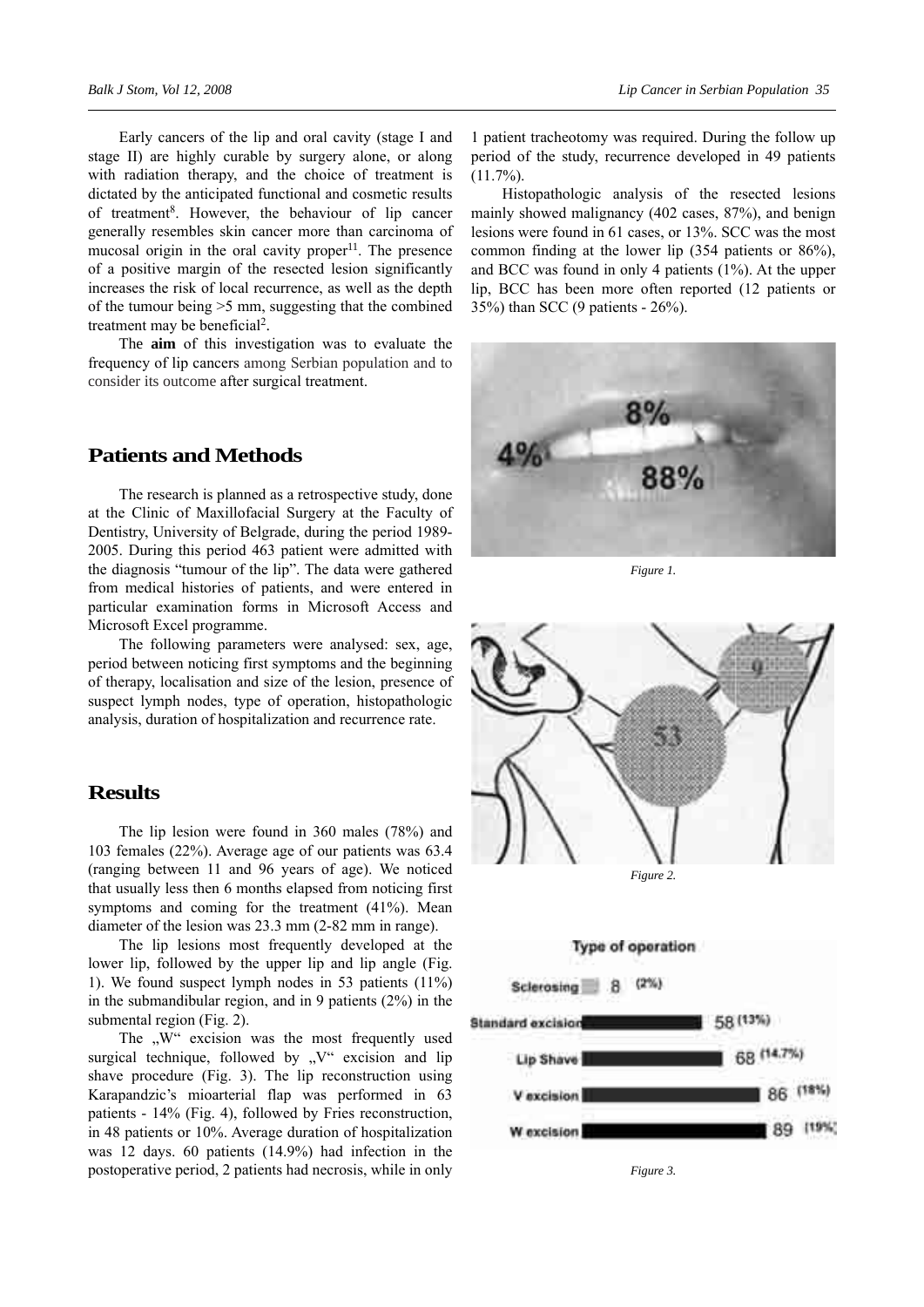

*Figure 4.*

#### **Discussion**

Lip cancer represents the most frequent malignant neoplasm of the oral cavity. This study provides information about the clinicopathologic features of patients with SCC of the lip and describes the treatment modalities performed.

A previous study<sup>9</sup> from the same institution (Clinic of Maxillofacial Surgery, Faculty of Dentistry, University of Belgrade) showed that total of 223 patients with SCC of the lip, were diagnosed and treated during a 10-year period between 1991 and 2000. We noticed that from 2001 to 2005, in a 5-year shorter period, 157 patients with SCC were surgically treated. This increased number of the patients from 2001 to 2005 could be explained by the fact that all patients with SCC of the lip were treated as in-patients at the Faculty Clinic; before that period (between 1989 and 2001), patients with "small" lip lesions were usually treated at the out-patient basis. We analyzed only the patients which were hospitalized. We found that the lip lesion developed in the lower lip in 88% patients with lip cancers. We also found suspect lymph nodes in 13% (62) of patients.

The retrospective study performed in  $113$  patient<sup>11</sup> shown that there were 74 men (65.5%) and 39 women (34.5%) with tumours of the lip, aged from 14 to 106 years. Several researches indicated the lower lip as the most common site for lip cancer (88-98%), with only 2-7% arising from the upper lip and 4% at the lip commissures<sup>1,5,11</sup>. The most common age at diagnosis is 54 to 65 years.

Although a condition seen in middle age, lip cancer occasionally occurs in patients under age 30 years. Lip cancer has a predilection for men, with men to women ratios ranging from 35:1 to 6:1, depending on the location of the lesion<sup>5</sup>.

Early diagnosis and the surgical treatment are the only proper solutions in the diagnosis and therapy of these lesions. We need an urgent awareness campaign, and programmes for the prevention and early detection of lip cancer. The average time between the first symptom and therapy was less then 6 months. It is very important to distinguish precancerous lesions (leukoplakia, eritroplakia, and actinic cheilitis), which pathologically may correspond to intraepithelial dysplasia, hyperkeratosis, carcinoma in situ, or SCC7.

Several methods for treatment of SCC of the lip are available, including surgery, radiotherapy, chemotherapy, and combination of these. The primary goals of treatment are the following: total removal of the lesion, prevention of relapse, and maintenance of quality of life<sup>3</sup>. With overall cure rates of 80 to 90%, lip cancers have a more favourable prognosis than most other head and neck cancers. The most performed surgical action was  $\,$  W "excision, followed by " V "excision. We have particularly good experiences in the reconstruction of the lower lip using the Karapandzic mioarterial advancement flap, developed by Karapandzic in the early 1970s at our clinic<sup>9</sup>. The reconstruction made by Karapandzic mioarterial flap was performed in 10 % (48) of patients.

Approximately 85 to 95% of all oral cancer is  $SCC<sup>8,9</sup>$ . The study from Mexico<sup>4</sup> shown that there were 82 SCC (83.7%), 10 (10.2%) BCC, and 6 other diagnoses (adenocarcinoma melanoma, adenoid cystic carcinoma, Merkel cell carcinoma, lympho-epithelioma and angiosarcoma). Cervical lymph node metastases were found in 21% of patients with no previous treatment, and they developed in 5.3% after treatment<sup>1</sup>.

## **References**

- 1. *Broders AC.* Squamous-cell epithelioma of the lip: a study of five hundred and thirty-seven cases. In: Peterson's principles of oral and maxillofacial surgery. 2nd ed. London: Hamilton, 2004; p 659.
- 2. *Harrison LB, Sessions RB, Hong WK,* eds: Head and Neck Cancer: A Multidisciplinary Approach. Philadelphia: Lippincott-Raven, 1999; pp 100-110.
- 3. *Jones KR, Lodge-Rigal RD, Reddick RL, et al.* Prognostic factors in the recurrence of stage I and II squamous cell cancer of the oral cavity. *Arch Otolaryngol Head Neck Surg,* 1992; 118(5):483-485.
- 4. *Luna OK, Güemes MA, Villavicencio VV, Mosqueda T.* A lip cancer experience in Mexico. An 11-year retrospective study. *Oral Oncol*, 2004; 40(10):992-999.
- 5. *Martin H, MacComb WS, Blady JV.* Cancer of the lip. Part I. *Ann Surg,* 1941; 114:226.
- 6. *Parkin DM, Laara E, Muir CS.* Estimates of the worldwide frequency of sixteen major cancers in 1980. *Int J Cancer,*  1988; 41:184-197.